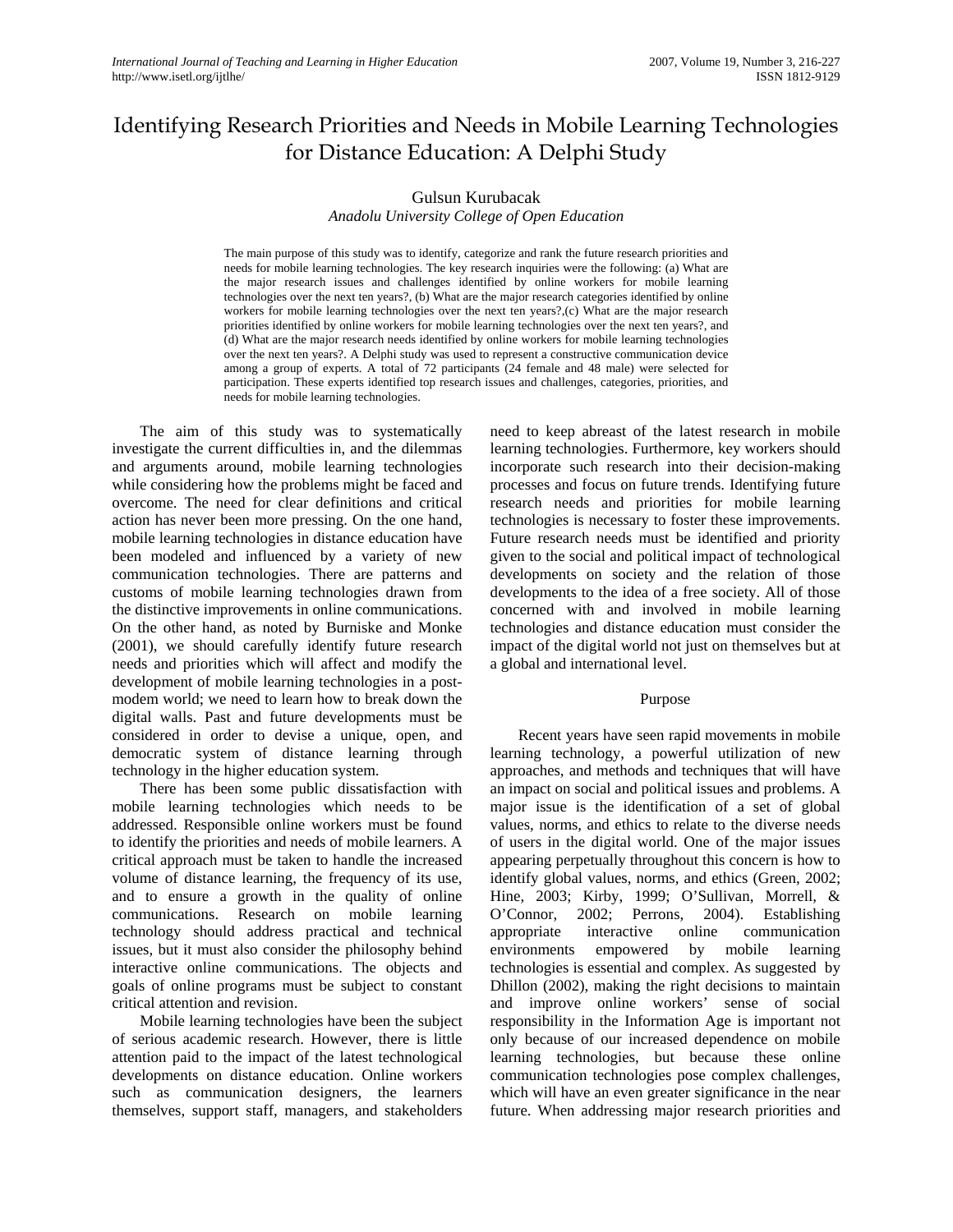needs, and examining the major research issues and challenges for mobile learning technologies in the near future, it is essential to clearly identify, rank and categorize the research and to take into account the online workers' values, norms, and ethics in relation to these revolutionary communication technologies. The main purpose of this research, therefore, is to identify, categorize, and rank the future research needs and priorities of mobile learning technologies. Based on the stated aims of this study, four research questions were asked to meet the goals and determine the direction of this research:

- 1. What are the major research issues and challenges identified by the online workers for mobile learning technologies over the next ten years?
- 2. What are the major research categories identified by online workers for mobile learning technologies over the next ten years?
- 3. What are the major research priorities identified by online workers for mobile learning technologies over the next ten years?
- 4. What are the major research needs identified by online workers for mobile learning technologies over the next ten years?

In essence, I aimed to provide a rich collection of online workers' ideas on projecting future trends in mobile learning technologies in order to enrich prospect analysis and practices in this area as it relates to a complex decision making process. The use of mobile learning technologies will be different, perhaps, from the more conservative approaches to the technologies in previous decades. Understanding future research priorities and future needs in this field can help online workers be more successful in their current professional roles.

# The Background of Study

Understanding the future priorities and needs of mobile learning technologies can help online workers understand (a) how to manage their roles and tasks and (b) how to pay careful attention to the needs of a diverse online community. They can also be made to understand the importance of their roles and responsibilities, learning how to establish a sense of global values, norms, and ethics by utilizing mobile learning technologies. Thus, in this study, I combined media richness theory and radical constructivist theory with the theoretical and philosophical foundations of mobile learning technologies.

Media richness theory is utilized to identify, categorize, and rank the future research needs and priorities in mobile learning technologies as recognized by online workers. Media richness theory is based on contingency and information processing theory, one of the most widely used media theories. It argues that task performance is improved when task information needs are matched to a medium's richness or its "capacity to facilitate shared meaning" (Daft, Lengel, & Trevino, 1987, p. 358). Media richness theory points out that media vary in certain unique ways that affect the personal ability to communicate rich and complex information. According to Daft and Lengel (1986), information richness can be defined as the ability of information to change understanding within an interval of time in addition to media being capable of sending rich information better suited to tasks with ambiguous or equivocal information. As highlighted by Kahai and Cooper (2003), empowering online communications can have significant and positive impacts on design quality and that effects of participant deception can be mitigated by employing a critical pedagogy. Kurubacak (2006) notes that a purposeful, coherent approach can considerably decrease the communicational ambiguity that several online workers are facing. In this context, the critical pedagogy approach can decrease ambiguity through the theory of media richness for empowering online communications. As Kahai and Cooper (2003) point out, empowering critical online communications as a richer medium can have a significantly positive impact on generating democratic online societies.

Radical constructivist theory, on the other hand, was founded by psychologist Ernst von Glasersfeld (1987, 1989, 1991), and was part of a larger constructivist movement in the philosophy and sociology of science (Schwandt, 1994). Radical constructivism is based on two main assumptions: (a) knowledge is not passively received but actively built up by the cognizant subject, and (b) the function of cognition is adaptive and serves the organization of the experiential world, not the discovery of ontological reality (von Glasersfeld, 1989). von Glasersfeld claims that knowledge is the selforganized cognitive processing of the human mind (1987, 1989, 1991). That is, the process of constructing knowledge regulates itself; knowledge is a construct rather than a compilation of empirical data. Therefore, it is impossible to know the extent to which knowledge reflects an ontological reality. von Glaserfeld's radical constructivism emphasizes the ability of human beings to use the understandings they construct to help them navigate life (Raskin, 2002). In this context, mobile learning technologies can help learners operate in their own private and self-constructed worlds, interpersonal communications, and social interactions. Replacing an emphasis on the validity of human perception with an emphasis on its viability can help online workers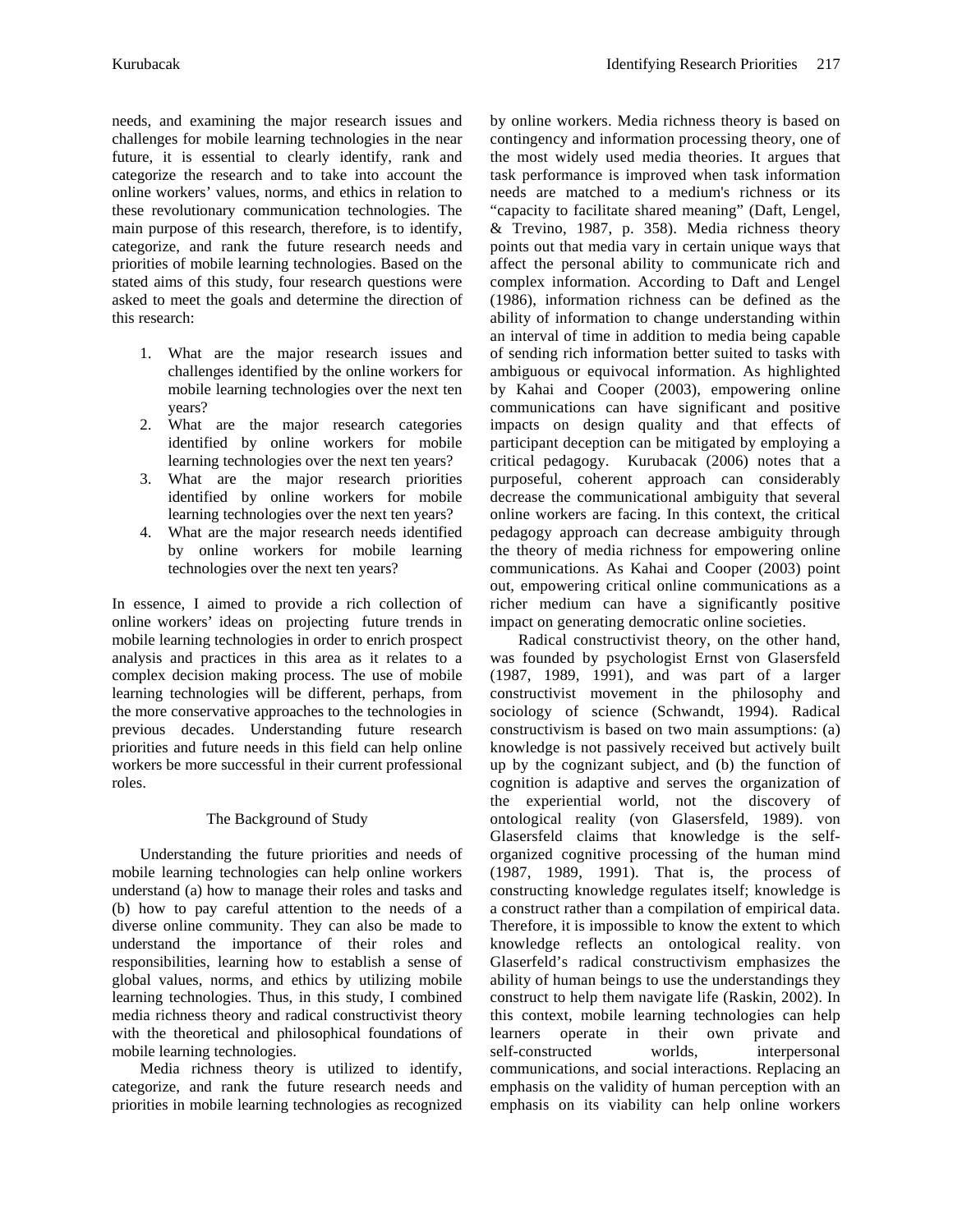understand the future priorities and needs of mobile learning technologies.

Mobile learning technologies provide online workers with radical constructivist communication milieus combined with the principles and strategies of the media richness theory (Daft & Lengel, 1986; Daft et al., 1987), which helps online workers concentrate on significantly decreasing the boundaries of time and space. This is also an alternative approach to increasing learners' knowledge, improving their professional skills, and expanding their personal networks (Pulichino, 2006). Media richness theory helps online workers to look closely at the extent to which the human environment affects their learning experiences and to be interested in the relationship between linguistically mediated human social interactions. As described by Corrent-Agostinho and Hedberg (2000), a radical constructivist learning environment based on media richness theory has four general principles: (a) learning is a process of construction, (b) learning occurs through social negotiations of meaning, (c) learners are immersed in authentic contexts, and (d) reflective thinking is an ultimate goal. These generic principles can be implemented in practice and direct how mobile learning technologies can be incorporated. In this sense, media richness theory and radical constructivism theory can form the theoretical and philosophical foundation for this study for gathering invaluable and detailed information about the future priorities and needs of mobile learning technologies. Recognizing these social interactions as a source of knowledge helps online workers to build a viable model of experience formed within an individual but still influenced by the global context within which an activity is experienced (Doolittle, 2006).

# Method

The purpose of this study was not only to identify the major research issues and challenges of mobile learning technologies but also to consider the complex problems of people and natural resources. To accomplish this, both quantitative and qualitative research techniques were utilized. Moreover, the combination of these methods helps to generate new perspectives and stimulate new directions in the data analysis. The methodology combinations provide data triangulation from a variety of data sources, and also methodological triangulation from multiple methods (Patton, 2002).

Despite considerable variance in the application of the technique, the Delphi study methodology was used in this study as a powerful communication device for a group of experts. The Delphi application was utilized to reach decisions from a diverse group of people with different ideas for the solution (Woudenberg, 1991). As

noted by Helmer (1994), a Delphi study is a reliable method for investigating the formation of a group judgment, the exploration of ideas, and the production of suitable information for decision making. Furthermore, a Delphi study provides the researcher with a tool for facilitating consensus among individuals who had special knowledge to share, but who were not always in contact with each other (Adler & Ziglio, 1996).

A Delphi study was designed to develop the instrument necessary for the survey of mobile learning technologies. The incorporation of the Delphi method in the Internet milieu makes possible a number of significant refinements to the priorities and needs in the area of mobile learning technologies. The Delphi method was used to take advantage of the judgments of a group of experts for making decisions, determining needs and priorities, and predicting future needs. It provided an opportunity to obtain diverse opinions from a wide variety of experts across the world. The survey data were grouped according to the four sub-research questions: (a) the major research issues and challenges, (b) the major research categories, (c) the major research priorities, and (d) the major research needs. As noted by Osborne, Ratcliffe, Collins, Millar and Duschl (2000), the number of rounds for a Delphi study will be determined by how efficiently the panel reaches a consensus. On the other hand, many Delphi studies confine themselves to three rounds for pragmatic reasons. For reasons of time, a three-round Delphi application was chosen to determine the extent to which consensus exists among experts within the distance education community about future research priorities and the needs to be met by mobile learning technologies.

# *Research Setting and Participants*

The research was conducted online during the 2005-2006 academic year. The researcher sent email messages and a demographic survey to different professional listservs to introduce the study and to ask the digital community whether they would like to participate voluntarily in this research. The process for conducting the study reported here involved an initial gathering of topics of interest to distance education followed by a broad emailed solicitation of nominations of people who would be appropriate participant experts for the study based on the following general criteria:

- at least three years work experience in the distance education sector, and/or
- a wide variety of experiences and activities of working in settings where educational service providers are transforming to distance education, and/or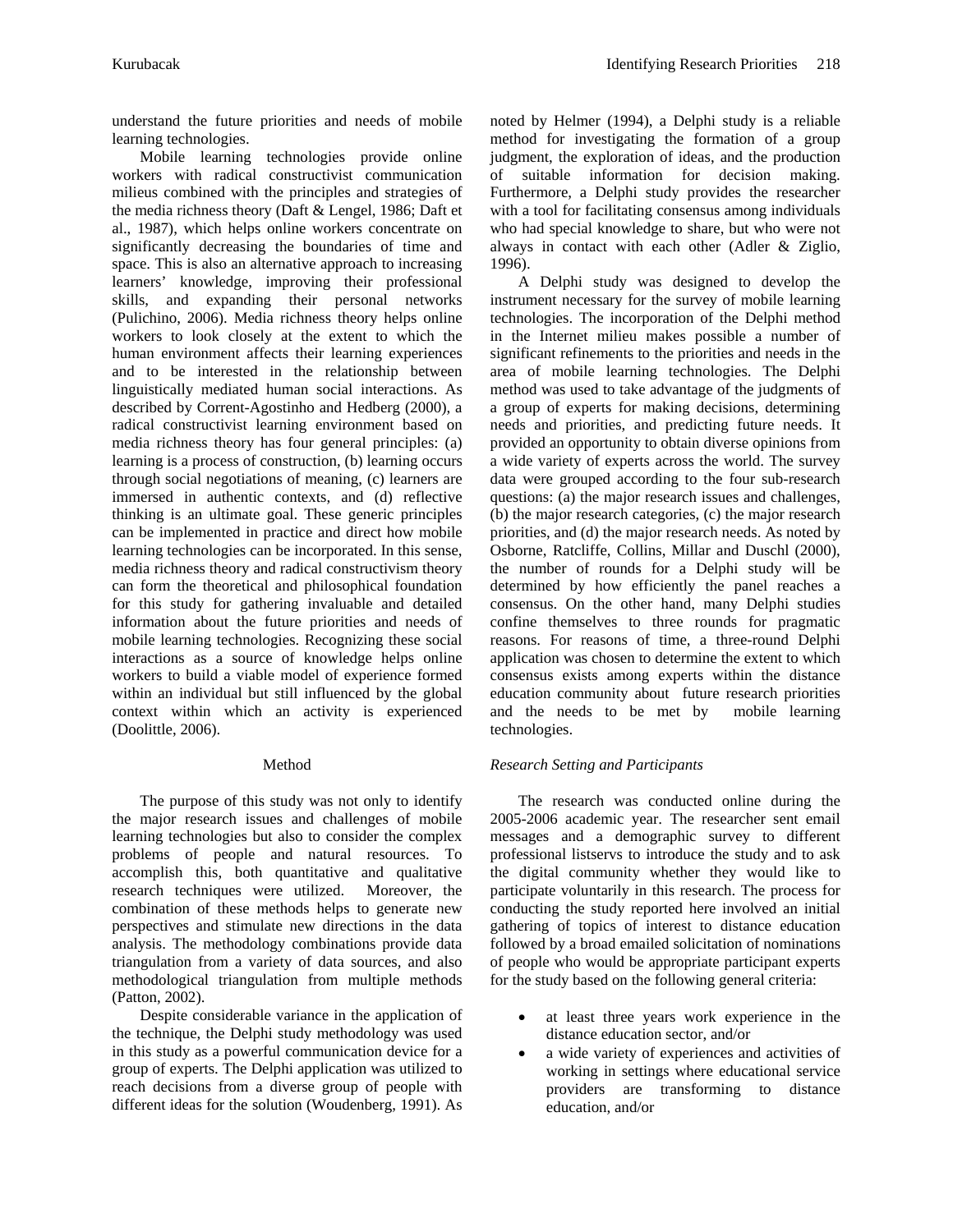- knowledge of design and delivery of distance learning courses, and/or
- comfort with utilizing new hardware and software tools, and skill in multimedia production

After the steering committee identified potential members for the Delphi panel from the initial pool of nominations, one hundred and seventeen (117) participants were formally invited to participate; of these, seventy two (72) agreed to complete the required three rounds of the survey. The researcher assembled an online panel of 72 online workers (24 female and 48 male) from across the world, including online administrators, online communication designers, online content providers, online learners, and online support staff from the broad area of distance education. These expert panelists identified top research issues and challenges, categories of research, the priorities and needs for future research for information, and the dissemination and partnership development between online workers. After the data were collected from the Delphi study, strategic planning around the main concerns identified in the research resulted in a planning document to outline needs and priorities in research for online workers up to the year 2016.

## *Data Sources*

This Delphi study began with a questionnaire developed and revised by the researcher. First, the steering committee brainstormed the major research issues and challenges, categories, priorities, and needs for mobile learning technologies over the next ten years. Secondly, the researcher categorized these according to media richness theory and radical constructivist theory with the theoretical and philosophical foundations of mobile learning technologies; specific items were then organized into a draft survey instrument. Thirdly, the steering committee reviewed and critiqued the items on the instrument to confirm that the 52 items, along with their sub-topics, reflected the committee's thoughts and ideas about potential research issues and challenges, categories, priorities, and needs for mobile learning technologies. Finally, the feedback from the steering committee helped the researcher form the final shape of the Delphi survey, which had 48 items along with their sub-topics.

The survey was posted on a secure Internet website for a small team and for a larger group of experts. At the end of the survey, a series of questions seeking feedback about the survey was posted. After the questionnaire was returned, the researcher analyzed the results. The evaluative portion asked for specific feedback about survey content and layout, as well as the concerns, categories, priorities, and needs of mobile learning technologies. At the end of the evaluation form, a question was added asking if there was anything else they would like to address. Participants were advised to visit the website and complete the survey and the evaluation form. The experts were allowed the opportunity to change their responses based on the results, and these second-round and third-round results were re-evaluated by the researcher. This process was to be continued until a consensus was reached. It would become clear that no consensus was possible.

The first round of the Delphi method asked the participants to respond to sixteen specific questions on identifying top research issues and challenges, categories of research, the priorities and needs for future research for information, and the dissemination and partnership development between online workers. The second round used questions developed from responses to the first questionnaire. The participants were asked to rate each statement on a 1 to 5 scale  $(1 =$ *very important*, 2 = *important*, 3 = *neither important nor unimportant*, 4 = *unimportant*, and 5 = *very unimportant*) and to optionally comment on each statement. The third round used the same statements as the second round and asked the participants if they would like to modify their answers based on the responses of the other participants.

## Analysis

This Delphi study process essentially provided an interactive communication structure between the researcher and experts in distance education in order to identify, categorize, and rank the future research needs and priorities for mobile learning technologies. Both qualitative and quantitative questions were asked of the experts, and the information was then analyzed and provided to each person, via further questions. Their responses were analyzed again, recycled for feedback, and so on until the goal was reached: when a consensus was reached which offered a synthesis and clarity on the question. The three rounds of the Delphi study were followed in accordance with descriptions provided by Rockwell, Furgason and Marx (2000) as well as Osborne et al. (2000).

In the first round of the Delphi panel, the researcher asked each expert to rate each item based on two factors: (a) identifying top research issues and challenges and categories of research of mobile learning technologies, and (b) identifying the priorities and needs for future research for information and the dissemination and partnership development between online workers. The researcher used a scale of 1-5 for each question  $(1 = very important, 2 = important, 3 =$ *neither important nor unimportant*, 4 = *unimportant*, and 5 = *very unimportant*). The first round instrument was posted on a web page. All of the panel participants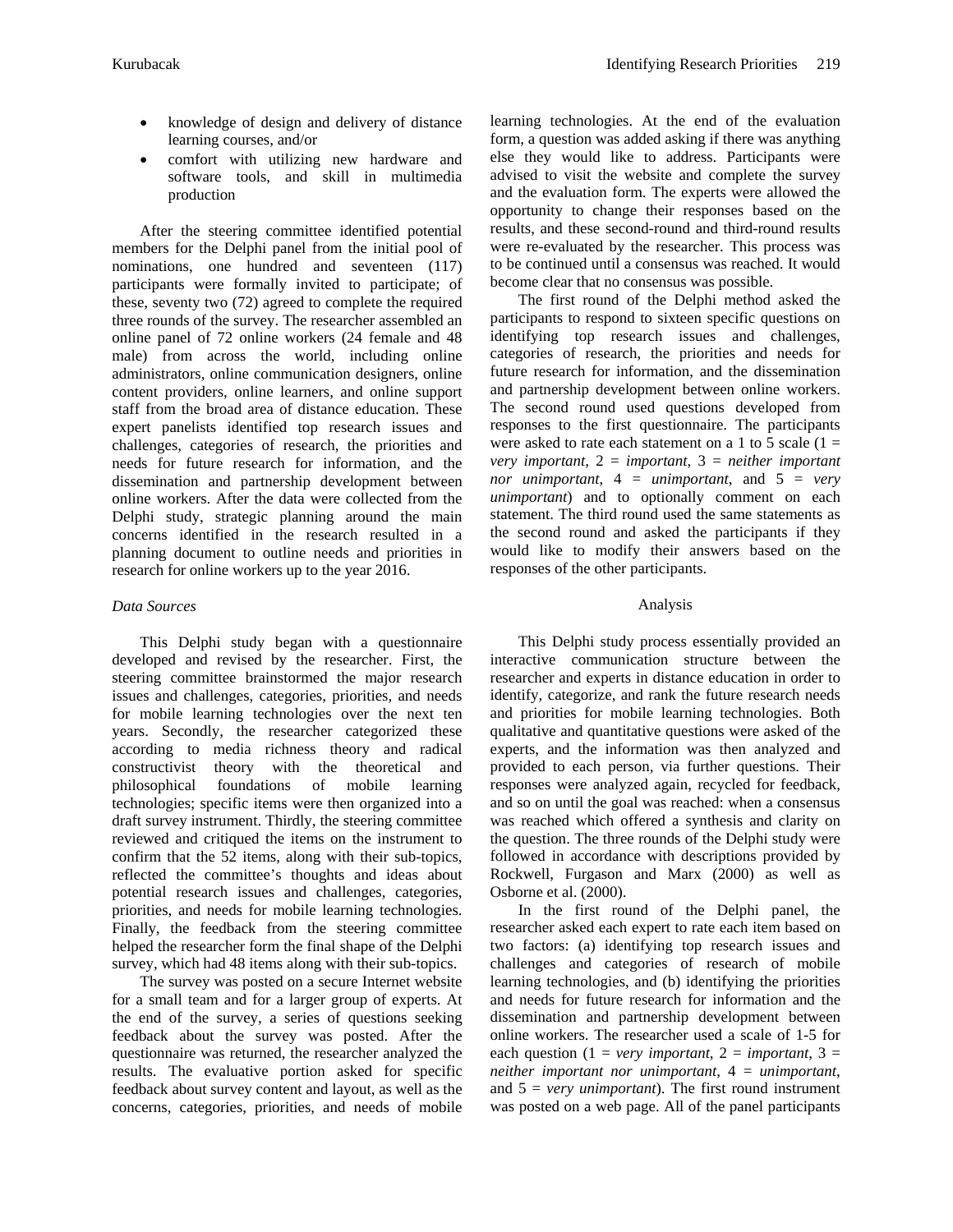accessed and answered the questionnaire electronically. Seventy-two panel members participated in the first round.

In the second round of the Delphi panel, mean scores were calculated for each item from the first Delphi panel response using a five-point scale  $(1 =$ *very important* to 5 = *very unimportant*). For the Delphi panel's second instrument, the mean score was marked on an importance scale for each of the original items; panel members were then asked to rate the accuracy of the mean scores using a three-point scale (1 = *should reflect more importance,* 2 = *is an accurate representation of importance,* and 3 = *should reflect less importance*)*.* From the comments written in on the first round, eight new items were added to the second round questionnaire. Respondents were asked to rate the importance of these items using the same five-point scale  $(1 = \text{very important to } 5 = \text{very})$ *unimportant*) employed in the first round instrument. Seventy-two panel members completed the second round instrument.

Finally, in the last round of the Delphi study, frequency distributions were calculated for the accuracy ratings given to each of the original items. This meant that scores for the second round were adjusted based on the net difference between the proportions of responses, demonstrating that the item was judged either "*more important"* or "*less important."* The adjusted means were added to the instrument for a third round. The third round instrument again asked for a rating of the accuracy of the mean scores using a three-point scale  $(1 = should$ *reflect more importance,* 2 = *is an accurate representation of importance,* and 3 = *should reflect less importance*). A principal contribution to the improvement of the quality of the third round results, moreover, improved the understanding of the participants through analysis of subjective judgments to produce a clear presentation of the range of views and considerations (Turoff & Hiltz, 1996); it also detected hidden disagreements and judgmental biases that should be exposed for further clarification, and missing information or cases of ambiguity in interpretation by different participants.

Three faculty members who were experts in distance education coded the participants' response in the reliability check process. The anonymous and iterative nature of this process allowed the participants to submit their diverse opinions and make their critical decisions without meeting in person (Patton, 2002; Turoff & Hiltz, 1996). Finally, this Delphi application generated forecasts in mobile learning technologies (Cornish, 1977) and empowered expeditious understanding on the future consequences of present choices (Amara & Salanik, 1972).

## Findings and Discussion

 The present study focused on identifying, categorizing, and ranking the future research needs and priorities for mobile learning technologies. In addition, the factors necessary to investigate the major research issues and challenges identified by online workers over the next ten years were investigated. The findings of the study provide a pragmatic analysis, as well as a discussion of the four main areas identified by the online workers for mobile learning technologies over the next ten years: (a) the major research issues and challenges; (b) the major research categories; (c) the major research priorities; and (d) the major research needs.

# *The Major Research Issues and Challenges*

The major research issues and challenges were those which provided online learners with diverse solutions to the future's most pressing dilemmas, problems, or barriers (see Table 1). To best prepare themselves for different situations of technological, pedagogical, and social leadership in the global online world, online workers were concerned about three main areas: (a) realizing the dialectic relationship between personal technology and everyday learning, (b) accommodating the diversity of learners, (c) and promoting strong interdisciplinary research agendas. These areas are important for online workers who need to be increasingly aware of the challenges involved in meeting the needs of multicultural online communities. In order to manage these communities well, online workers must be able to assess and analyze global thinking and trends, taking into account a range of viewpoints and philosophies (Ketterer & Marsh, 2006; McLean, 2006; Yang & Cornelious, 2005). These situations require more responsible and potent world wide distributed mobile technologies (McIntrye Boyd, 2008) to generate online community-based reactions and modify attitudes to better reflect the values of diversity and opportunity. In this context, the public responsibility, the management of the online community, and the need for specialists are the three key factors for online workers to participate in transforming technological and social change, accommodating the diversity of learners, and promoting strong interdisciplinary research agendas (Bonk, 2001; Pulichino, 2006). They need to be committed to and share in the values of independent online communities. The specialists participating in building technological and social change will, as future leaders, (Attwell, Dirckinck-Holmfeld, Fabian, Kárpáti & Littig, 2004; Martins & Kellermanns, 2004) need to embrace a large range of diverse opinions and perspectives,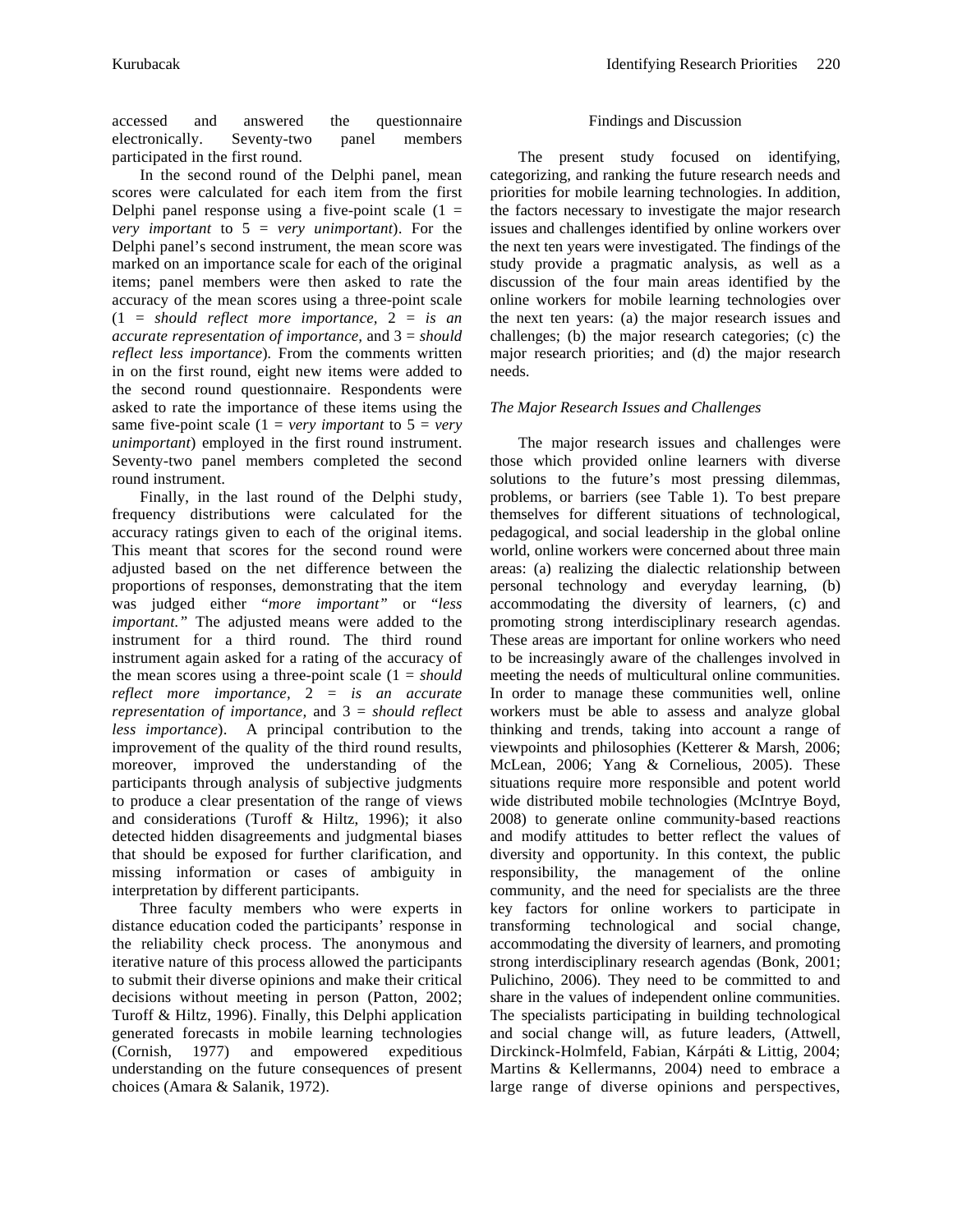make critical decisions, address the questions of radical movements, and consider communications on radical actions for the global public good (Holland & Childress, 2008; Kurubacak, 2006). Online workers, therefore, should focus on preparing for their leadership in mobile learning technologies; this will derive from their being familiar with democratic global online communities.

Online participants stressed that it was vital to develop the multicultural standards of accreditation for mobile learning technologies, provide learners with novel opportunities for synchronous online communications, and support a range of knowledgebased activities coupled with the increasing use of mobile technologies; less important, on the other hand, were access to learning to broaden from traditional approaches to become part of real-life, provide appropriate strategies for managing changes for technology implementation, and cover a variety of research topics ranging from the technologies through to socio-cultural research. Online workers, therefore, should consider how mobile learning technologies can provide digital citizens with the communication tools to better themselves and strengthen democracy, to generate a more egalitarian and just society, and thus to deploy distance education in a process of progressive social change (Holland & Childress, 2008; Yang & Cornelious, 2005).

#### TABLE 1

The Major Research Issues and Challenges for Mobile Learning Technologies as Reported by Distance Education Experts

| How important is it to:                              |                                                                                                      |  |
|------------------------------------------------------|------------------------------------------------------------------------------------------------------|--|
| Very Important $(1.00 \text{ to } 1.49^{\circ})$     |                                                                                                      |  |
| 1.03                                                 | realize the dialectic relationship between personal technology and everyday learning                 |  |
| 1.04                                                 | provide critical reflects the diversity of learners                                                  |  |
| 1.05                                                 | promote strong interdisciplinary research agendas                                                    |  |
| 1.12                                                 | develop the multicultural standards of accreditation for mobile learning technologies                |  |
| 1.13                                                 | provide learners with novel opportunities for synchronous online communications                      |  |
| 1.25                                                 | support a range of knowledge based activities coupled with the increasing use of mobile technologies |  |
| 1.27                                                 | evaluate the usability of mobile applications                                                        |  |
| 1.29                                                 | develop individual technologies that support a person through a lifetime of learning                 |  |
| 1.31                                                 | adopt appropriate mixed research methodologies                                                       |  |
| 1.34                                                 | increasing access to learning opportunities in diverse societies                                     |  |
| 1.37                                                 | promote a lifelong learning increasing the skills of the global workforces                           |  |
| 1.40                                                 | provide learners with all the knowledge they need to flourish throughout a lifetime                  |  |
| 1.42                                                 | provide learners with best practices for utilizing mobile learning technologies                      |  |
| 1.46                                                 | offers new possibilities for interactive online communications                                       |  |
| 1.48                                                 | support learning outside formal educational settings over a learner's lifetime                       |  |
| 1.49                                                 | access to a wireless network change the dynamics of learning-in and out of the classroom             |  |
| 1.49                                                 | manage the social, societal and cultural impacts of research in mobile learning technologies         |  |
| Quite Important $(1.50 \text{ to } 1.99^{\circ})$    |                                                                                                      |  |
| 1.50                                                 | support learning communities including new forms of improved critical thinking skills                |  |
| 1.61                                                 | cope with various network conditions which must be taken into consideration                          |  |
| 1.69                                                 | forecast the exact situations of the mobile application use                                          |  |
| 1.78                                                 | focus on limited bandwidth and unreliability of wireless networks                                    |  |
| 1.79                                                 | investigate the rationale for implementing mobile learning technologies                              |  |
| 1.84                                                 | develop models of diverse learners which embrace the widely varying timescale                        |  |
| 1.86                                                 | improve a sustainable economy for mobile learning technologies                                       |  |
| 1.93                                                 | develop the effective use of new mobile technologies                                                 |  |
| 1.96                                                 | improve gradually educational excellence                                                             |  |
| 1.99                                                 | provide location-based services for educational networks                                             |  |
| Somewhat Important $(2.00 \text{ to } 2.49^{\circ})$ |                                                                                                      |  |

2.10 access to learning to broaden from traditional approaches to become part of real- life

- 2.18 provide appropriate strategies for managing changes for technology implementation<br>2.46 cover a variety of research topics ranging from the technologies through to socio-cul
- cover a variety of research topics ranging from the technologies through to socio-cultural research

Neither Important Nor Unimportant  $(2.50 - 2.99)$ <sup>a</sup>

2.86 provide learners with ubiquitous access to information

 $1 = \text{Very important}, 2 = \text{Important}, 3 = \text{Neither important nor unimportant}, 4 = \text{Unimportant}, 5 = \text{Very important}$ unimportant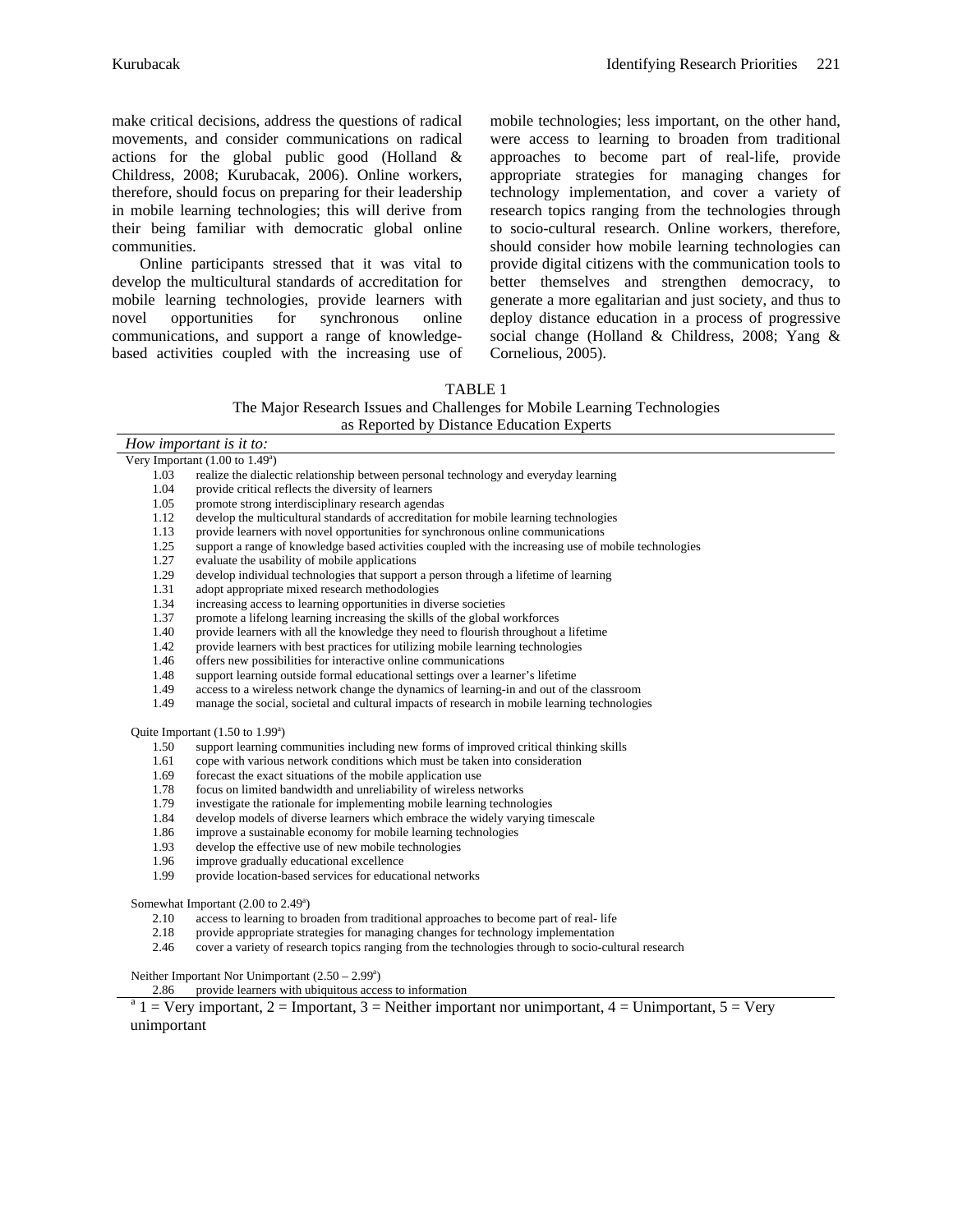## *The Major Research Categories*

The major research categories were those that helped to define the important and urgent areas of research for mobile learning technologies (see Table 2). Online workers emphasized that the following must become important research categories for the future: (a) their new roles, (b) a multicultural curriculum, (c) global patterns influenced by mobile learning technologies and interactive synchronous communications, and (d) cultural biases and stereotypes. There should be adjustments, agreements, and recognition of diversity in communications when integrating mobile learning technologies into curricular activities (Alexander, 2004). Mobile learning technologies must supply full and accurate communication milieus that the learners can base their judgments without cultural biases and stereotypes (Traxler & Bridges, 2004). Therefore, online workers have to respect the multicultural diversity; the rights of digital citizens; the varying ethics, values, and norms connected to the societies online learners live in; and digital people's connections with their societies that influence the technological management and leadership of mobile learning technologies (Bolliger & Martindale, 2004; Bonk, 2001; Ketterer & Marsh, 2006; Martins & Kellermanns, 2004; McLean, 2006; O'Neill & Palmer, 2004; Rossi, 2004). Table 2 shows that online workers

would like to see a focus on diverse views as well as the biases, opinions, stereotypes, and prejudices of management in mobile learning technologies.

According to online workers, existing programs run by different educational institutes from all over the world need to re-evaluate their programs in the light of current internal and external trends (Ketterer & Marsh, 2006; Oakley, 2004), such as changing roles, multicultural curriculum, and global patterns influenced by mobile learning technologies. Therefore, mobile learning technologies should achieve the goal of equal participation of digital citizens in decision-making and provide a balance that more precisely reflects the composition of a free online society, which is needed to fortify democracy and promote its proper performance.

There are few arguments involving the following: (a) working with subject matter experts in the planning and scheduling of the design and development of distance education, (b) assuring course design meets accessibility standards, and (c) managing and supplying pedagogical support for distanced learning program. On the other hand, as illustrated in Table 2, computer hardware and software developments as well as internal institutional trends rank as less important. The results indicate less interest in collaborating with subject matter experts on updates, revisions, and maintenance; providing online workers with the best practice models, and faculty reward systems.

#### TABLE 2

The Major Research Categories for Mobile Learning Technologies as Reported by Distance Education Experts

| How important is it to:                          |                                                                             |  |
|--------------------------------------------------|-----------------------------------------------------------------------------|--|
| Very Important $(1.00 \text{ to } 1.49^{\circ})$ |                                                                             |  |
| 1.12                                             | Changing roles                                                              |  |
| 1.23                                             | multicultural curriculum                                                    |  |
| 1.23                                             | global patterns influenced by mobile learning technologies                  |  |
| 1.30                                             | interactive synchronous communications                                      |  |
| 1.35                                             | cultural biases and stereotypes                                             |  |
| 1.38                                             | the philosophy of mobile learning                                           |  |
| 1.39                                             | current trends that influence the technological managements and leaderships |  |
| 1.41                                             | global values, ethics and norms                                             |  |
| 1.42                                             | trends outside of the organizations                                         |  |
| 1.46                                             | Stakeholder involvements                                                    |  |
|                                                  |                                                                             |  |

#### Quite Important  $(1.50 \text{ to } 1.99^{\text{a}})$

- 1.51 higher accountability
- 1.68 funds for mobile learning technologies
- 1.94 infrastructure developments

#### Somewhat Important (2.00 to 2.49<sup>a</sup>)

- 2.26 computer hardware and software developments
- 2.37 internal institutional trends

#### Neither Important Nor Unimportant  $(2.50 - 2.99)$ <sup>a</sup>

- 2.53 interactive asynchronous communications
- 2.73 best practice models
- 2.81 faculty reward systems<br> $a<sup>a</sup> 1 = Very important, 2 = Important, 3 = Neither important nor unimportant, 4 = Uniformportant, 5 = Very$ unimportant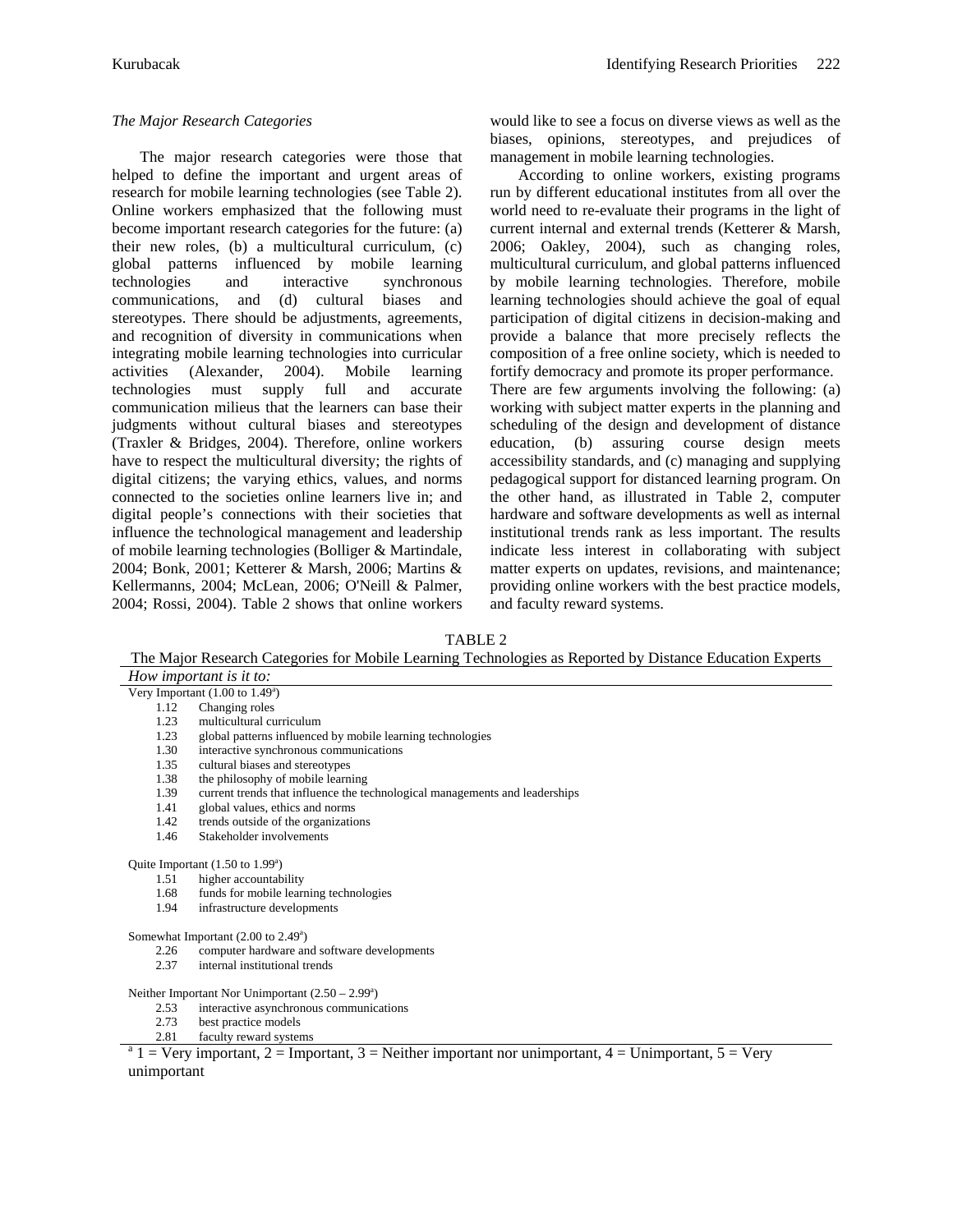## *The Major Research Priorities*

The major research priorities were those that relate to how programs are delivered via mobile learning technologies are as follows: (a) addressing specific curriculum areas by diagnosing communication problems, and (b) ensuring privacy for the distance learners as well as enhancing different capacities for a more rich social interaction (see Table 3). In this case, priority should be given to those strategies, which are completely in accord with global agreements on equality and diversity issues (Ketterer & Marsh, 2006; Paulson, 2002; Roffe, 2002; Rovai, 2003; Yang & Cornelious, 2005). In line with this, online workers should expand their abilities to provide learners with emerging practices relating to the use of mobile learning technologies (Fabian, Kárpáti & Littig, 2004; Oakley, 2004) and should adopt suitable applications to match the needs of the users of the digital world (Amin, Mahmud, Abidin, Rahman, Iskandar & Ridzuan, 2006).

Online workers highlighted that mobile learning technologies would enhance different capabilities for rich social interactions, explore emerging practices relating to the use of mobile learning technologies, and adopt suitable applications that match the needs of the digital world. To promote learning within authentic contexts and to find new strategies based on learners' previous and current knowledge, online workers should affect the shaping of learning and communication events (Attwell et al., 2004; Traxler & Bridges, 2004). Additionally, there should be new dimensions added to the provision of interactive course materials for learners.

Online workers also indicated that online educators and technical developers should be encouraged to rethink their roles and responsibilities. This would help these professionals to plan and control their leadership roles in a technologically advanced learning setting (Oakley, 2004; Roffe, 2002; Trifonova & Ronchetti, 2003). Online workers believed that moving more outside of the traditional classroom, empowering learning through social interactions, and ensuring security for the distance learners required the appropriate use of mobile learning technologies to focus on improving more diverse skills for an authentic contextual awareness.

#### TABLE 3

The Major Research Priorities for Mobile Learning Technologies as Reported by Distance Education Experts

*How important is it to:*

- Very Important  $(1.00 \text{ to } 1.49^{\circ})$ 1.12 address specific curriculum areas
	- 1.14 diagnose communication problems that learners have with mobile learning technologies
	- 1.19 ensure privacy for the distance learners
	- 1.29 enhance different capabilities for rich social interactions<br>1.35 explore emerging practices relating to the use of mobile
	- explore emerging practices relating to the use of mobile learning technologies
	- 1.37 adopt suitable applications that match the needs of the digital world
	- 1.39 design difficult activities simulated from real-life
	- 1.41 provide interactive course materials to learners
	- 1.43 promote learning within authentic contexts
	- 1.46 prompt interactive communications within diverse culture
	- 1.47 find new strategies based on learners' previous and current knowledge
	- 1.49 develop strategies that map efficiently to the curriculum needs<br>1.49 become more embedded with diverse skills for context awaren
	- become more embedded with diverse skills for context awareness

Quite Important  $(1.50 \text{ to } 1.99^{\text{a}})$ 

- 1.50 encourage educators and technical developers to rethink their roles and responsibilities
- 1.54 move more and more outside of the traditional classroom
- 1.59 Empower learning through social interactions
- 1.63 ensure security for the distance learners
- 1.64 assist in the management of learners and resources for online communication activities
- 1.78 investigate advantages and disadvantages of each mobile learning technology
- 1.96 investigate a cost model for infrastructure, technology and services

Somewhat Important  $(2.00 \text{ to } 2.49^{\degree})$ 

- 2.23 consider the use of mobile technologies for student administration tasks
- 2.47 present a main guideline to empower current educational practices

Neither Important Nor Unimportant  $(2.50 - 2.99)$ <sup>a</sup>

- 2.53 utilize new technologies for attendance reporting and reviewing student marks more effectively
- 2.57 customize mobile learning technologies for individual learners<br>2.71 connect mobile devices to data collection devices or a common
- connect mobile devices to data collection devices or a common network
- 2.79 identify the different types of mobile technologies that are applicable to learn

 $1 = \text{Very important}, 2 = \text{Important}, 3 = \text{Neither important nor unimportant}, 4 = \text{Unimportant}, 5 = \text{Very important}$ unimportant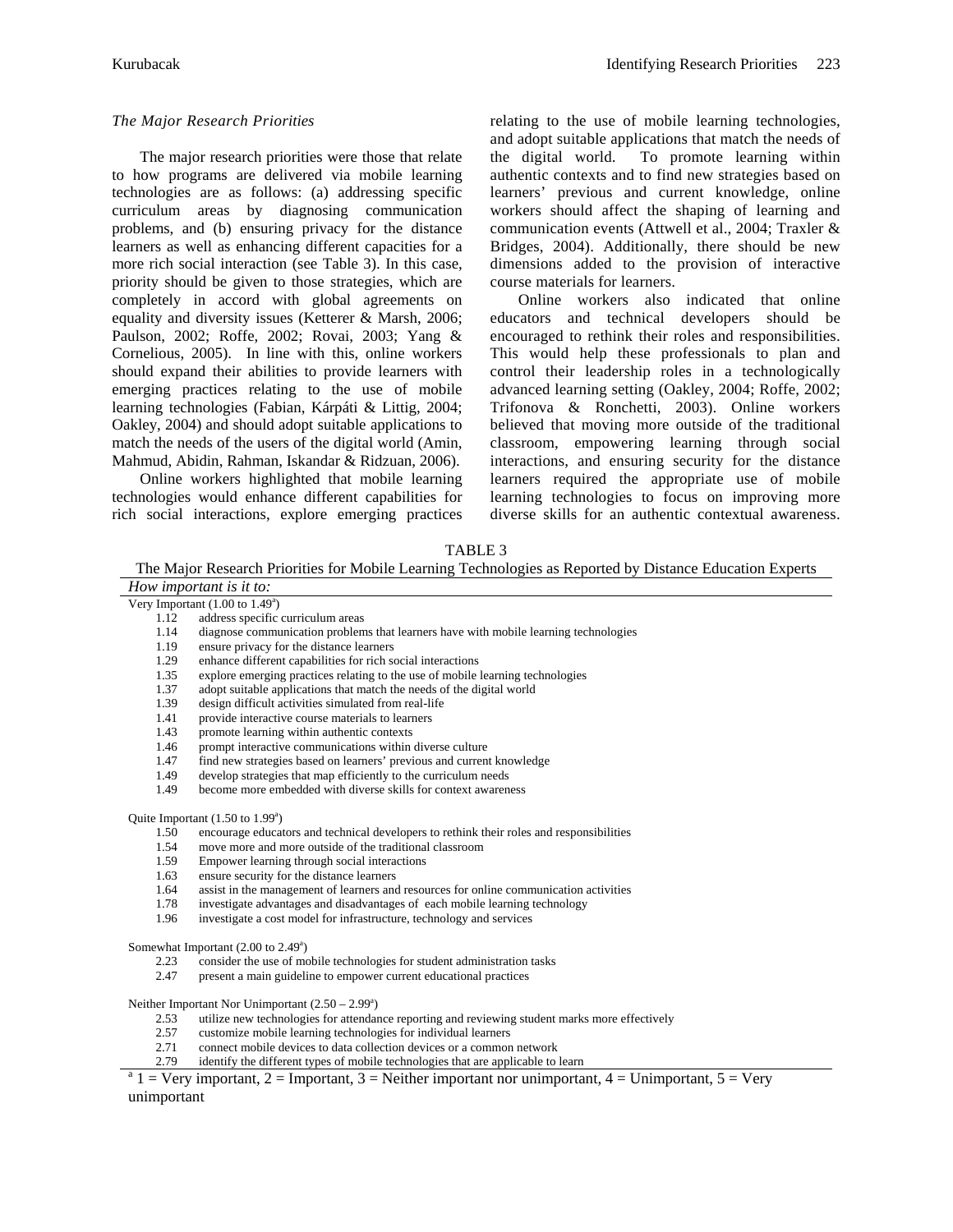On the other hand, online workers were less interested in connecting mobile devices to data collection devices and a common network, and identifying the different types of mobile technologies that were applicable.

The major research priorities for mobile learning technologies have generated a new paradigm for distance education (Burniske & Monke, 2001; Sharples, 2000; Sharples, 2003). Successful participation in intercultural communications requires that online learners recognize and understand cultural influences on collective action and global participation, especially since the major research priorities for mobile learning technologies focus on cross-cultural communications and global cultural patterns (Alexander, 2004; Corrent-Agostinho & Hedberg, 2000; Martins & Kellermanns, 2004).

#### *The Major Research Needs*

The major research needs indicate that online workers should be provided with the tools necessary to facilitate the design and delivery of distance programs supported by mobile learning technologies (Trifonova & Ronchetti, 2003) to support collaborative learning, transform learning into a part of real-life, and support digital interactions dedicated learning milieus.

The results indicated that there was a significant interest in engaging in activities that did not correspond with the curriculum, linking with multicultural activities in the outside world, and using mobile technologies to support group learning. In this context, addressing issues of power, authority, and ownership could have novel effects in the new technological milieus (Rockwell et al., 2000; Rovai, 2003; Woudenberg, 1991), which raises specific concerns about the power of global companies, new perspectives on the meanings of democracy, multiculturalism, and so on (Alexander, 2004; Attwell et al., 2004; Chen, 2001; Traxler & Bridges, 2004).

Online workers stressed that instructors needed to provide effective technical supports, assist learners in the development of online communication skills, and construct critical cultural perspectives via mobile learning technologies. These actions can enhance

TABLE 4

The Major Research Needs for Mobile Learning Technologies as Reported by Distance Education Experts

*How important is it to:* Very Important  $(1.00 \text{ to } 1.49^{\circ})$ 1.02 consider the use of mobile learning technologies to support collaborative learning 1.13 Transform learning into a part of real-life 1.27 support digital interactions dedicated learning milieus 1.27 engage in activities that do not correspond with the curriculum 1.32 link to multicultural activities in the outside world 1.36 consider the use of mobile technologies to support group learning 1.37 provide effective technical supports to the faculty 1.37 assist learners in the development of online communication skills 1.38 construct critical cultural perspectives via mobile learning technologies

1.38 enhance different possibilities for online communications

- 1.41 investigate issues of power and culture in mobile learning technologies
- 1.43 provide learners with authentic guidelines as to how the real-life problems may be approached
- 1.47 support intentional online learning activities
- 1.48 draw on context-aware applications to enhance the multicultural learning activities

Quite Important  $(1.50 \text{ to } 1.99^{\circ})$ 

- 1.52 address diverse issues along with more practical concerns such as cost, usability and pedagogy
- 1.53 address multicultural issues that do not immediately inform practices
- 1.61 consider the various intersections of context, technology and learners
- 1.66 assign the necessary roles for supporting mobile learning
- 1.67 support human-computer interactions (HCI)
- 1.75 communicate with other devices of the same and/or similar types
- 1.76 provide critical developments beyond the classroom experiences
- 1.76 enhance new communicational activities powerfully
- 1.85 enable learners to share data, files and messages 1.89 support for administrative duties

Somewhat Important (2.00 to 2.49<sup>a</sup>)

2.35 provide learners with the various potentials to escape the classroom

Neither Important Nor Unimportant  $(2.50 - 2.99)$ <sup>a</sup>

2.50 facilitate for informal online communications

2.86 develop strategies for the management of mobile equipment

 $1 = \text{Very important}, 2 = \text{Important}, 3 = \text{Neither important nor unimportant}, 4 = \text{Unimportant}, 5 = \text{Very}}$ unimportant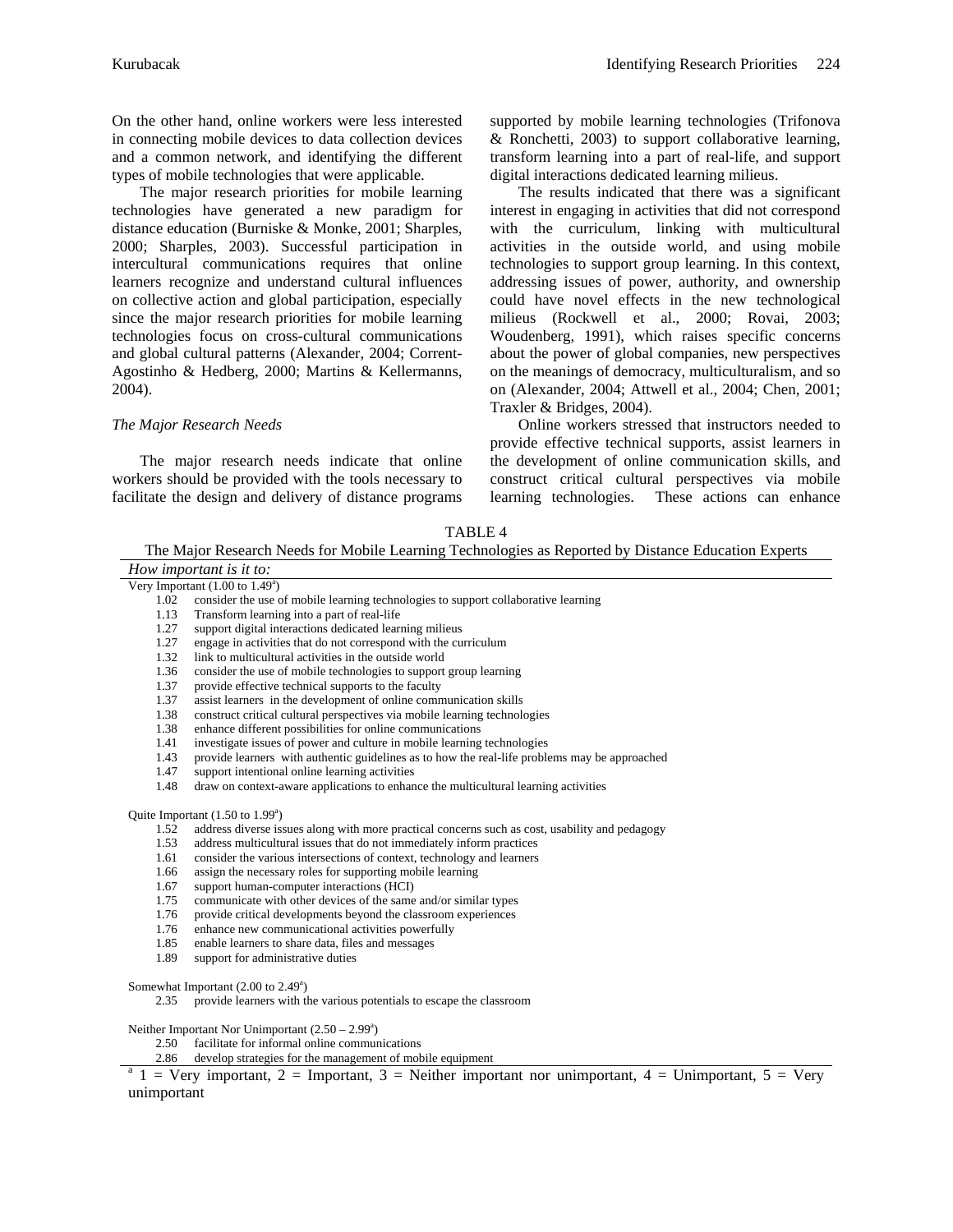communication in a multicultural context (Attwell et al., 2004; Corrent-Agostinho & Hedberg, 2000; Dhillon, 2002; Martins & Kellermanns, 2004; Trifonova, 2007) and that this advent of mobile learning technologies could build completely new communication and learning environments. The results indicate that addressing diverse issues along with more practical concerns (e.g., cost, usability, and pedagogy); multicultural issues; and considering the various intersections of context, technology, and learners were considered more important; on the other hand, much less interest was reported in providing learners with the various potentials to escape the classroom, facilitating informal online communications, and developing strategies for the management of mobile equipment.

## Conclusion

The main purpose of this research was to identify, categorize, and rank the future research needs and priorities in mobile learning technologies. This paper contains a series of original ideas, viewpoints, and insights identified by distance education experts on the roles and responsibilities that need to be addressed concerning mobile learning technologies over the next 10 years. The discussions raised numerous major issues at play in the present as well as questions about scientific, technological, and pedagogical productivity in the future. Several professionals had strong opinions on the impact of mobile learning technologies on social, societal, and political life, and they contributed wellarticulated viewpoints from their own real-life experiences indicating different approaches to future research.

The collected data showed that cutting-edge technology improvements and diverse relationships changed by power and ownership could lead to various opportunities for scholarly research and inquiries related to mobile learning technologies (Bolliger & Martindale, 2004; Bonk, 2001; Dhillon, 2002). These experts would like to concentrate on these technological developments given that values, ethics, and norms can be overwhelmingly affected by this digital world. These experts need to be able to adapt to continuously changing conditions and the needs of sustainability, while taking into account the values and interests of the collectivity before collective action. Online workers should play an important role in strengthening technological, societal, economical, and political developments and in the facilitation of collaborative action (Ketterer & Marsh, 2006; Roffe, 2002; Yang & Cornelious, 2005). Online workers, moreover, should stimulate the global development process and strengthen online learners' ability to learn, adapt, and innovate (Attwell et al., 2004; Rockwell et al., 2000; Roffe, 2002; Traxler & Bridges, 2004). Finally, the

responses of these experts suggested three main areas of concern:

- the distinguishing qualities and factors of technological change strongly affect the role and responsibilities of future research,
- the problems of social adjustments to technological change powerfully impact sociocultural patterns and a democratic way of life, and
- the responsibilities and roles of online workers professionally generate new dimensions in the process of change.

# References

- Alexander, B. (2004). Going nomadic: Mobile learning in higher education. *EDUCAUSE Review, 39*(5), 28-35.
- Amin, A. H. M., Mahmud, A. K., Abidin, A. I. Z., Rahman, M. A., Iskandar, B. S., & Ridzuan, P. D. (2006). m-Learning management tool development in campus-wide environment. [Electronic version]. *Issues in Informing Science and Information Technology*, 3, 423-434.
- Attwell, G., Dirckinck-Holmfeld, L., Fabian, P., Kárpáti A., & Littig, P. (2004). E-Learning in Europe–results and recommendations: Thematic monitoring under the Leonardo da Vinci programme. *The European Commission Directorate General for Education and Culture*. Retrieved April 17, 2006, from http://www.inwent.org/imperia/md/content/bereich 6-intranet/abteilung6-03/leonardo/ broschuerenundfaltblaetter/10.pdf
- Amara, R., & Salanik, G. (1972). Forecasting: From conjectural art toward science. *Technological Forecasting and Social Change*, *3*(3), 415-426.
- Ascher, W. (1978). *Forecasting: An appraisal for policymakers and planners*. Baltimore: Johns Hopkins University.
- Brill, J. M., Bishop, B. M., & Walker, A. E. (2006). The competencies and characteristics required of an effective project manger: A web-based Delphi study. *Educational Technology Research and Development*, *54*(2), 115-140.
- Bolliger, D. U., & Martindale, T. (2004). Key factors for determining student satisfaction in online courses. *International Journal on e-Learning*, *3*(1), 61-67.
- Bonk, C. J. (2001). *Online teaching in an online world*. Retrieved June 23, 2004, from http://www.publicationshare.com/docs/faculty\_sur vey\_report.pdf
- Burniske, R. W., & Monke, L. (2001). *Breaking down the digital walls: Learning to teach-in a post-*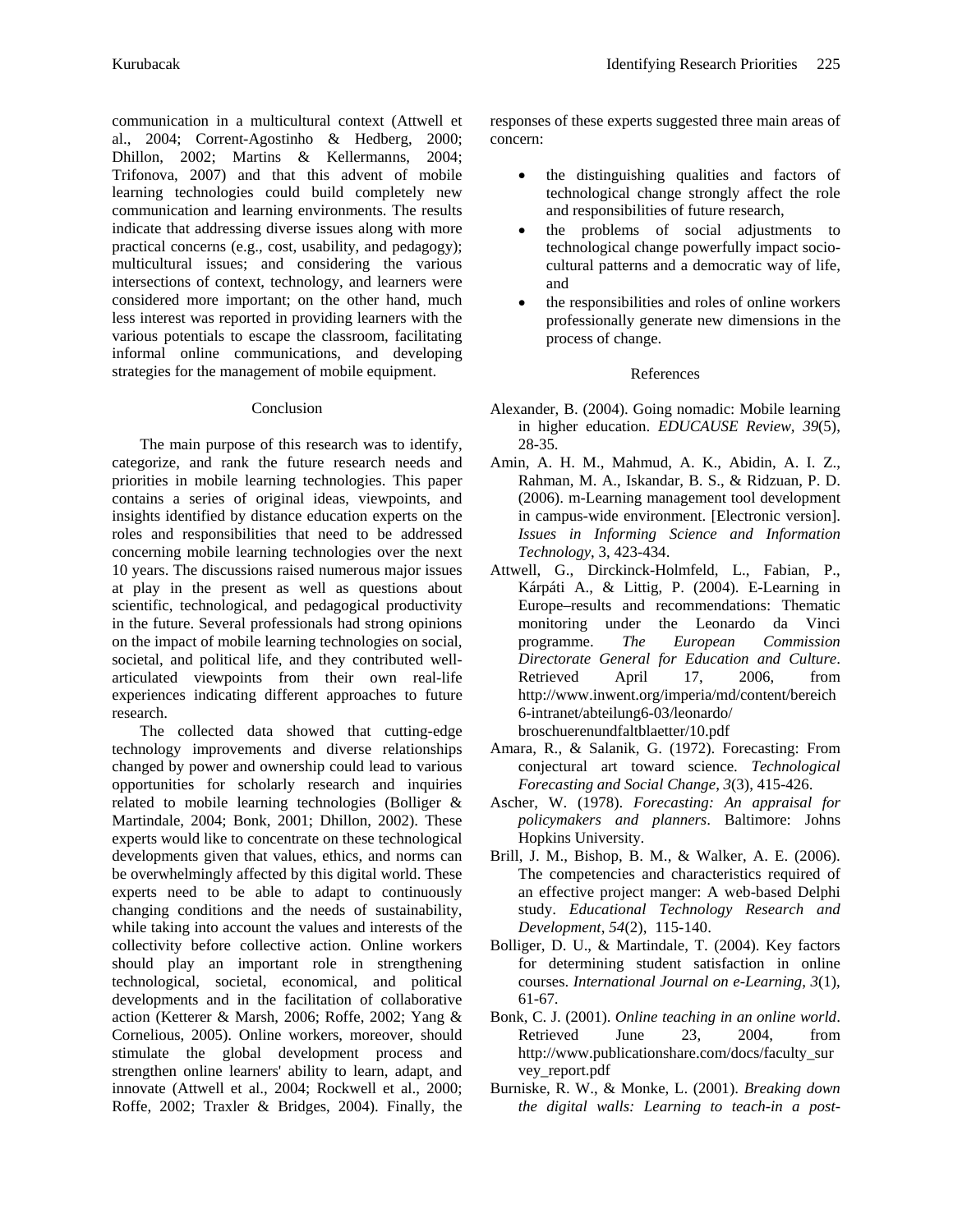*modem world*. Albany, NY: State University of New York.

- Chen, Y. J. (2001). Dimensions of transactional distance in the World Wide Web learning environment: A factor analysis. *British Journal of Educational Technology*, *32*(4), 459–470.
- Corrent-Agostinho, S., & Hedberg, J. (2000). Radical constructivism and beyond the information given: Emergent models from a postgraduate web-based course. In J. Bourdeau & R. Heller (Eds.), *Proceedings of World Conference on Educational Multimedia, Hypermedia and Telecommunications* 2000 (pp. 244-249). Chesapeake, VA: AACE.
- Cornish, E. (1977). *The study of the future*. Washington, D.C.: World Future Society.
- Daft, R. L., & Lengel, R. H. (1986). Organizational information requirements, media richness and structural design, *Management Science*, *32*(5), 554- 571.
- Daft, R. L., Lengel, R. H., & Trevino, L. K. (1987). Message equivocality, media selection and manager performance: Implications for information systems. *MIS Quarterly*, *11*(3), 355-366.
- Dhillon, G. (2002). *Social responsibility in the information age: Issues and controversies*. Hershey, PA: Idea Group.
- Doolittle, P. E. (2006). *Constructivism and online education*. Retrieved April 04, 2006, from http://edpsychserver.ed.vt.edu/workshops/tohe1999 /text/doo2.doc
- Geddes, S. J. (2005). Mobile learning in the 21st century: Benefit for learners. *The Knowledge Tree e-journal, 6*. Retrieved January 24, 2007, from http://knowledgetree.flexiblelearning.net.au/edition 06/download/geddes.pdf
- Helmer, O. (1994). Adversary Delphi. *Futures*, *26*(1), 79-88.
- Hine, C. (2003). *Virtual ethnography*. Thousand Oaks, CA: Sage.
- Holland, J., & Childress, M. (2008). Conversation theory conceptualized in e-learning environmets. In R. Luppicini (Ed.), *Handbook of conversational design for instructional applications* (pp. 80- 89). Hershey; PA: Information Science Reference.
- Kahai, S. S., & Cooper, R. B. (2003). Exploring the core concepts of media richness theory: the impact of cue multiplicity and feedback immediacy on decision quality [Electronic version]. *Journal of Management Information Systems*, *20*(1), 263–299.
- Ketterer, J. J., & Marsh, G. E. (2006). Reconceptualizing intimacy and distance in instructional models. *Online Journal of Distance Learning Administration*, *9*(1). Retrieved March 08, 2006, from http://www.westga.edu/ %7Edistance/ojdla/spring91/ketterer91.htm
- Kirby, M. (1999). *Stratification and differentiation*. London, UK: Macmillan.
- Kurubacak, G. (2006). Evaluation of educational management systems. *Journal of Educational Technology*, *2*(4), 19-27.
- Martins, L., & Kellermanns, F. (2004). A model of business school learners ' acceptance of a webbased course management system. *Academy of Management Learning & Education*, *l3*(1), 7-27.
- McIntrye Boyd, G. (2008). The human centrality of conversational learning. In R. Luppicini (Ed.), *Handbook of conversational design for instructional applications* (pp. 49-58). Hershey; PA: Information Science Reference.
- McLean, J. (2006). Forgotten faculty: Stress and job satisfaction among distance educators. *Online Journal of Distance Learning Administration*, *9*(2). Retrieved July 02, 2006, from http://www.westga.edu/%7Edistance/ojdla/summer 92/mclean92.htm
- Oakley, B., II. (2004). The value of online learning: Perspectives from the University of Illinois at Springfield. *Journal of Asynchronous Learning Networks*, *8*(3), 22-32.
- O'Neill, M. A., & Palmer, A. (2004). Importanceperformance analysis: a useful tool for directing continuous development in higher education. *Quality Assurance in Education*, *12*(1), 39-52.
- Osborne, J., Ratcliffe, M., Collins, S., Millar, R., & Duschl, R. (2000). What "ideas-about-science" should be taught in school science? A Delphi study of the expert community. *Journal of Research in Science Teaching*, *40*(7), 692-720.
- O'Sullivan, E., Morrell, A., & O'Connor, M. A. (2002). *Expanding the boundaries of transformative learning*. New York: Palgrave.
- Paulson, K. (2002). Reconfiguring faculty roles for virtual settings. *The Journal of Higher Education*, *73*(1), 123-140.
- Patton, M. Q. (2002). *Qualitative evaluation and research methods* (3rd ed.). Newbury Park, CA: Sage.
- Perrons, D. (2004). *Globalization and social change: People and places in a divided world*. Thousand Oaks, CA: Sage.
- Pulichino, J. (2006). Future directions in e-learning research report 2006. *The eLearning Guild*. Retrieved May 30, 2008, from http://www.elearningguild.com/pdf/1/apr06 futuredirections.pdf
- Raskin, J. D. (2002). Constructivism in psychology: Personal construct psychology, radical constructivism, and social constructionism. *American Communicational Journal*, *5*(3). Retrieved June 13, 2005, from